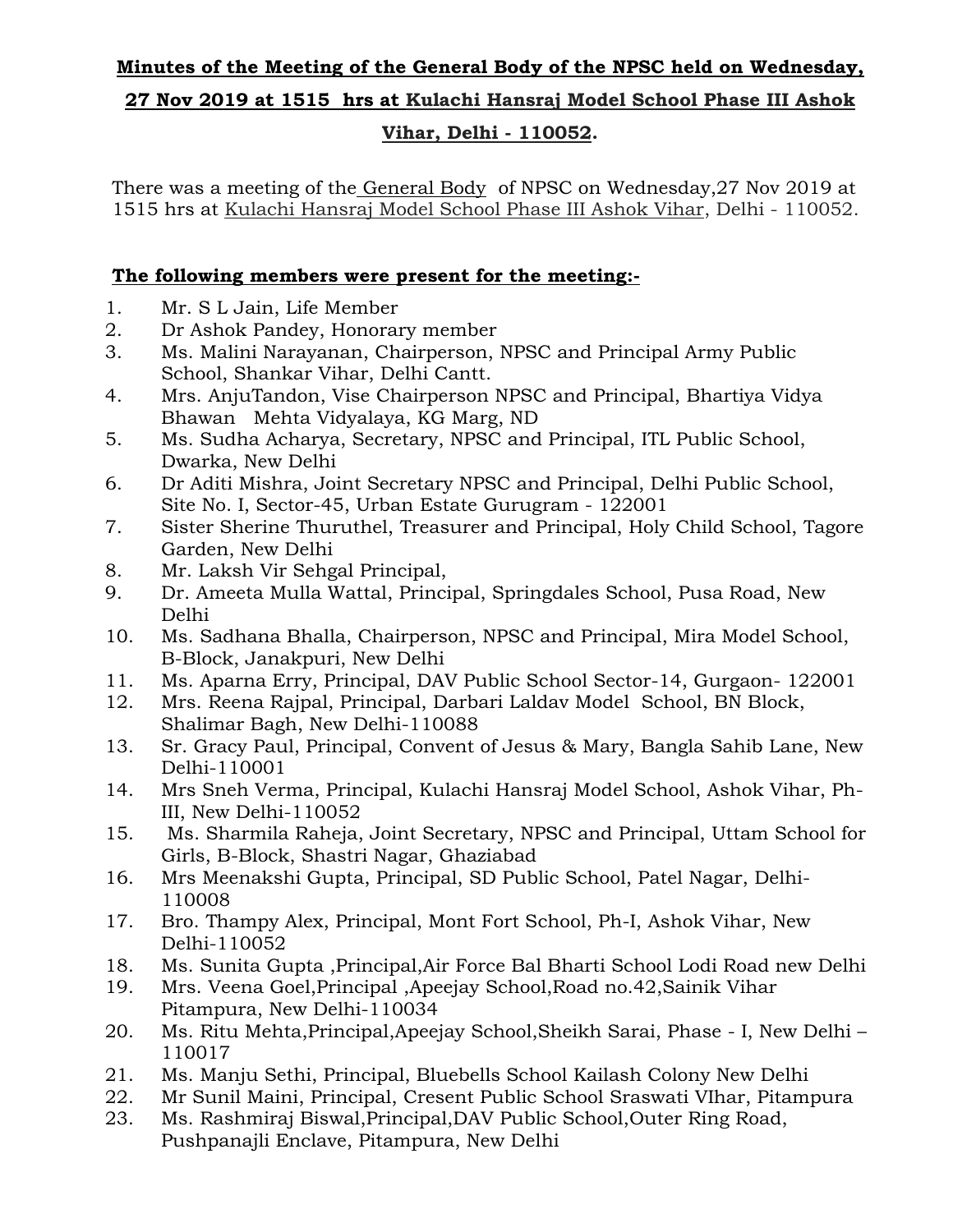- 24. Ms. Deeksha Khera, Principal, Delhi Public School, Mathura Road New Delhi
- 25. Mr Satbir Singh, Principal, Guru Harkrishan Public School, Loni Road, Shahdra
- 26. Ms Mandeep Kaur, Principal, Guru Harkrishan Public School, 1 Purana Quila Raod, India Gate, New Delhi – 110001
- 27. Mr. Gaurav Bedi, Principal, Gurukul the School, NH-24, 28KMS, Delhi Milestone Ghz
- 28. Ms. Heemal Handoo Bhat,Principal, Hansraj Model School, Road NO. 73, Punjabi Bagh, New Delhi-110026
- 29. Ms. Aruna Sivaraj, principal, Himalaya Public School, D-12 Sec-7 Rohini Delhi
- 30. Ms Saher M A Sayed, Principal,Humdard Public School,Talimabad, Sangam Vihar, New Delhi-110062
- 31. Mr George Mathew Principal, Jaspal Kaur Public School, B Paschimi Shalimar Bagh
- 32. Ms. Bhawna Malik, Principal, Lovely Public Sr Sec School, Priyadarshini Vihar
- 33. Ms Dipti Anurag Bhatnagar, Principal, Manav Sthali School, R-Block, New Rajinder Nagar, New Delhi.
- 34. Mrs. Archana Manocha, Principal, Mother's Global School, C Block, Preet Vihar
- 35. Ms. Jyoti Arora, Principal, Mout Abu Public Schoo, Sec-5 Rohini New Delhi
- 36. Mr. Prashant Parashar, Principal,NK Bagrodia Public School, Ahinsa Marg, Sec- 9, Rohini New Delhi110085
- 37. Sr. Jyoti, Principal, Presentation Convent Senior Secondary School, SP Mukherjee Marg, Delhi – 110006
- 38. Mrs. Renu Jain, Principal, St Margaret Sr. Sec.School, D-Block, Prashant Vihar Delhi
- 39. Ms Nikita Tomar Mann, Principal, Tagore International School, Paschim Marg, Vasant Vihar New Delhi
- 40. Commander V K Banga, Principal, The Mann School, Holambi Khurd, Delhi-82
- 41. Ms Shalini Mehrotra, Principal Vidya Devi Jindal School, Delhi road Hisar

# **Special Invitees**

- 1. Mrs Anita Wadehra, Special Invitee and Principal, DarbariLal D.A.V Model School, Pitampura, New Delhi
- 2. Dr. D. K Pandey, Special Invitee and Principal, NC Jindal Public School
- 3. Ms. Rachna Pant Principal, Ramjas School, R K Puram

# **LEAVE OF ABSENCE:**

- 1. Ms Minakshi Kushwaha, Principal, Birla Vidaya Niketan, Sec-4, Pushp Vihar, New Delhi-110017
- 2. Mrs Asha Prabhakar, Joint Secretary NPSC and Principal, Bal Bharti Public School, Sector-21, Noida
- 3. Ms. Manju Rana, Principal, Seth Anandram Jaipuria School, Sector 14-C, VasundharaGhzb- 201012
- 4. Ms Meenakshi Sahni, Principal, Modern School, Poorvi Marg, Vasant Vihar, New Delhi-110057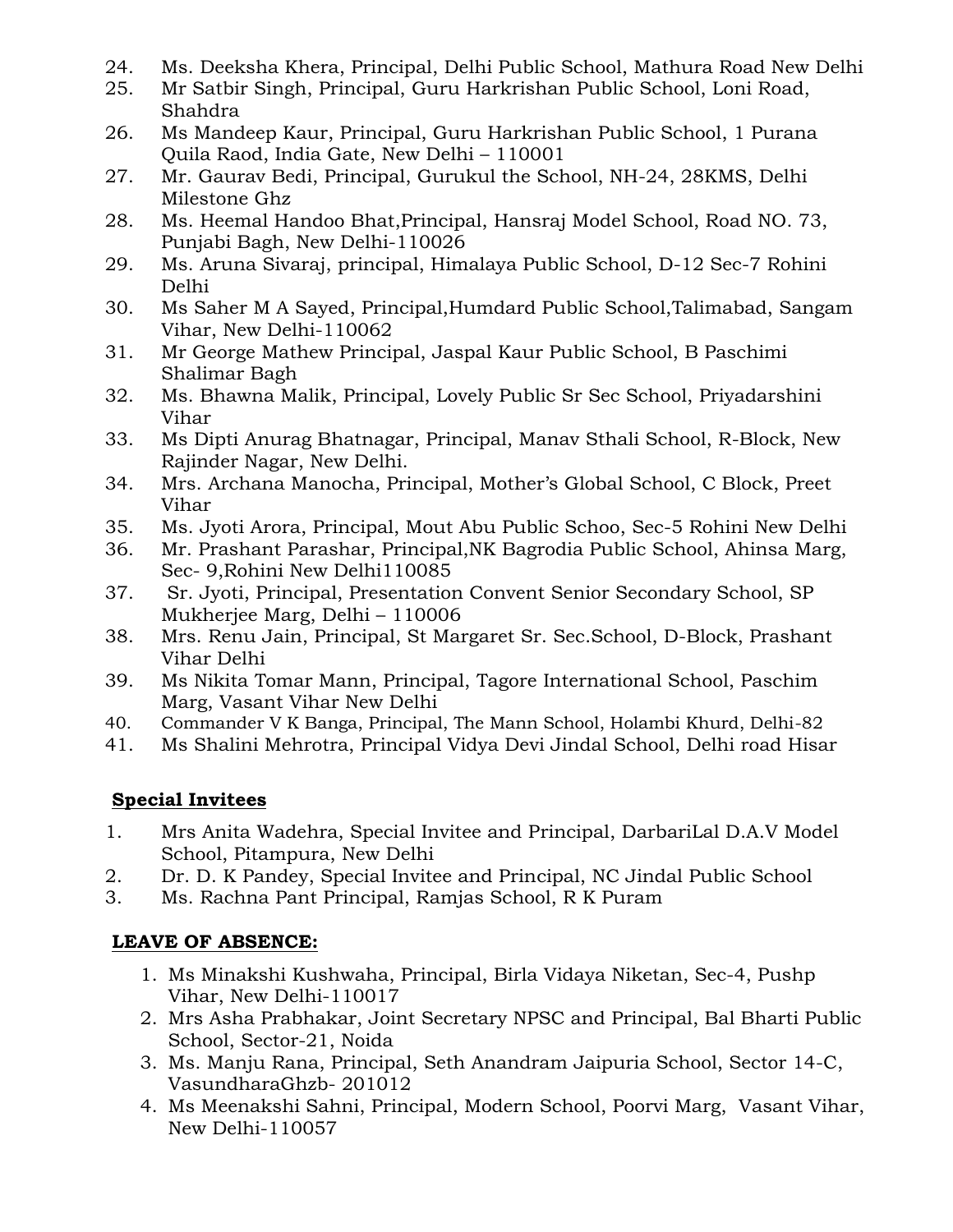The host school, **Kulachi Hansraj School** gave a presentation on the school profile which comprised the achievements and accolades won by them. This was followed by **Mantra Chanting** and dance recital by the students, distinctly highlighting the theme - *Save Water and Save Environment.*

The Guest Speakers , **Mr. Shreyansh Gupta** and **Ms. Pallavi Menon** from the **Teach For India Group** gave a presentation on the upcoming Kids Conference on 7 February,2020 , disseminating the concept of Kids as Partners, Safe Spaces for Voice, Kids as Change Makers and Continuing Professional Development for teachers through the medium of an online portal '**FIRKI**'. They also requested all the member Principals to participate in the conference.

Mrs. Malini Narayanan, Chairperson NPSC welcomed all the members to the General Body Meeting. The agenda points were taken up.

#### **AGENDA – 1 : Confirmation of the minutes of the meeting held on 16 Oct 2019 at Army Public School, Shankar Vihar, Delhi Cantt.- 110010.**

The meeting commenced with the confirmation of the minutes of the last meeting held on 16 Oct 2019 at Army Public School, Shankar Vihar, Delhi Cantt.

#### **AGENDA – 2 :Tabling of reports for membership of schools to the NPSC**

The Chairperson tabled the reports and informed the members about the schools who had applied for the membership and discussed the constitution of the Inspection team for the following schools.

| S.NO           | <b>Name of the School</b> | <b>Address</b>         | <b>Inspecting Team</b> |
|----------------|---------------------------|------------------------|------------------------|
| 1              | BalBharti<br>Public       | Ludhiana, Punjab       | Mrs.MeenakshiKushwaha  |
|                | School                    |                        | Ms.VeenaGoel           |
| 2              | Indian School             | Muscat                 | Mr. Ashok K Pandey     |
|                |                           |                        | Dr.AmeetaMullaWattal   |
| 3              | DPS Jaipur                | Jaipur, Rajasthan      | Mrs.Rachna Pant        |
|                |                           |                        | Ms.AmeetaMullaWattal   |
| $\overline{4}$ | Ambience<br>Public        | Safdurjung<br>Enclave, | Dr Annie Koshi and     |
|                | School                    | Delhi                  | Mrs Sanghamitra Ghosh  |
| 5              | DPS Kanpur                | Kanpur, UP             | Mr. Suraj Prakash      |
|                |                           |                        | Mr SL Jain             |
| 6              | Mahadevi<br>Birla         | 17, A Darga Road       | Ms.Vandana             |
|                | World Academy             | Kolkata-700017,        | Chawla/Ms.AditiMisra   |
| $\overline{7}$ | Sunbeam School            | Mau                    | Ms.SharmilaRaheja/     |
|                |                           | Alinagar, Bhalinagar   | Ms.ManjuRana           |